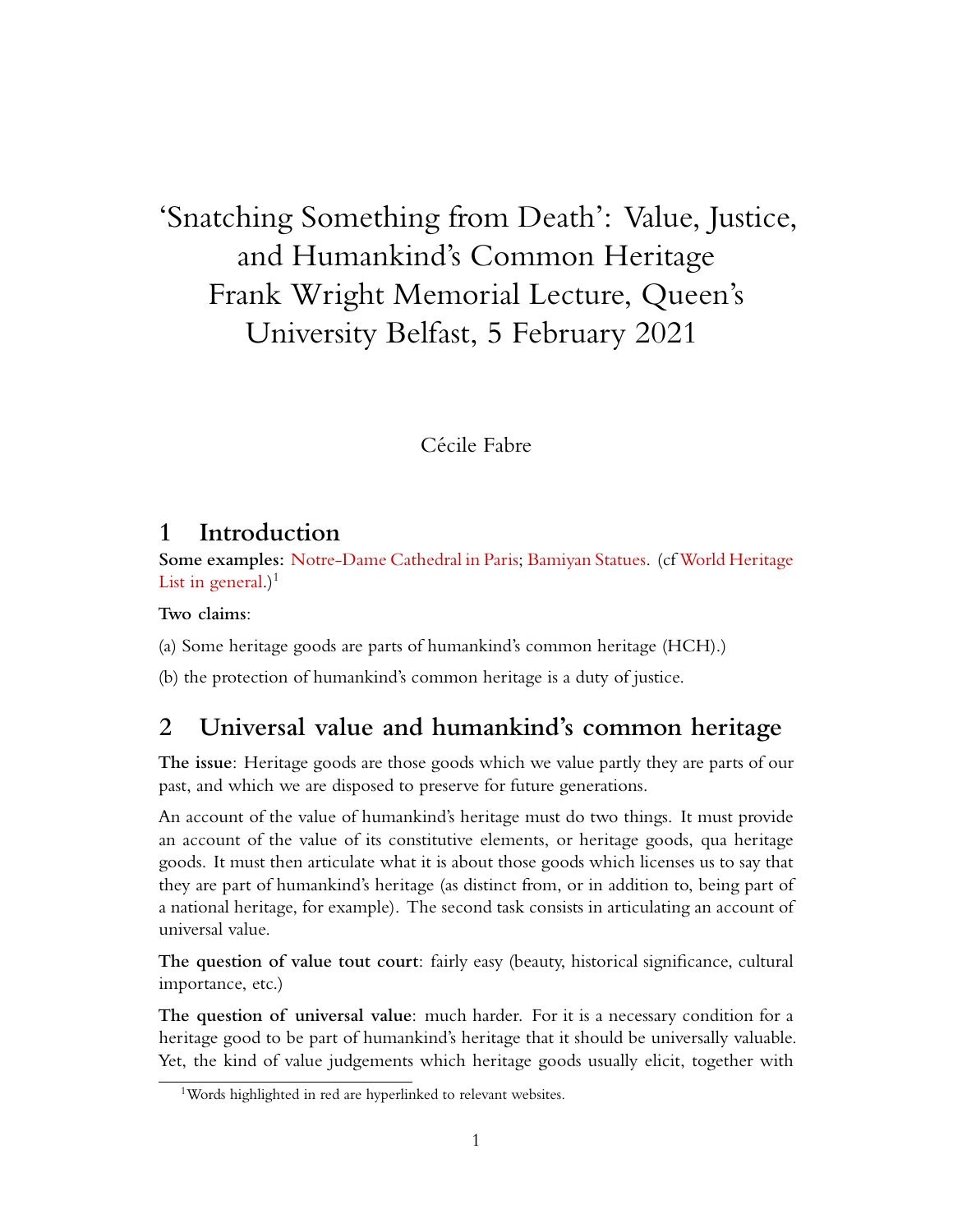the multiplicity of the standpoints from which they are made, seem to defy calls for universality.

#### **Two conceptions of universality**:

(a) The pluralist conception: we all have reason to value it from different socially constructed, practice-dependent, plural standpoints.

A problem: it does not account for the fact that HCH is our heritage, not yours, and mine, severally.

Solution: we all have reasons, irrespective of our own particularistic standpoints, to value one another as autonomous and creative beings. To value fellow human beings as autonomous and creative beings is precisely to value (within limits) the particular practice-dependent paths which they have shaped for themselves.

(b) The mere humanity conception: a good is universally valuable just if all human beings have a reason to value it merely by dint of the fact that they are human beings.

Which goods are universally valuable and part of our common heritage? A minimalist proposal - prehistoric sites and artefacts. (Ex: [Maros-Pangkep Caves](https://whc.unesco.org/en/tentativelists/5467/).)

Expanding the minimalist proposal. The minimalist proposal proceeds on the assumption that there are things about who we are and what we do as human beings - aspects of our humanity, in other words - which have universal value, and that knowledge about who we are and what we do also has universal value. Four areas for expansion:

(i) heritage goods which symbolise, represent, contributed to, major events and practices in global human history writ large;

(ii) heritage goods which symbolise, represent, contributed to crimes against humanity;

(iii) heritage goods which symbolise, represent, contributed to, deeds for the sake of humanity.

(iv) heritage goods which symbolise, represent, contributed to, the achievements of humanity.

## **3 Justice and Humankind's Common Heritage**

### **3.1 A conception of justice**

(a) a just world is one in which all individuals, wherever they reside, are treated with equal concern and respect, and in which (were possible) they securely enjoy, as a matter of rights, equal opportunities for a flourishing life - a life worthy of human beings.

(b) a flourishing life is one in which one is secure in one's rightful enjoyment of freedoms and resources. (Compare with the racist.)

(c) individuals whose rights have been violated have remedial rights that steps be taken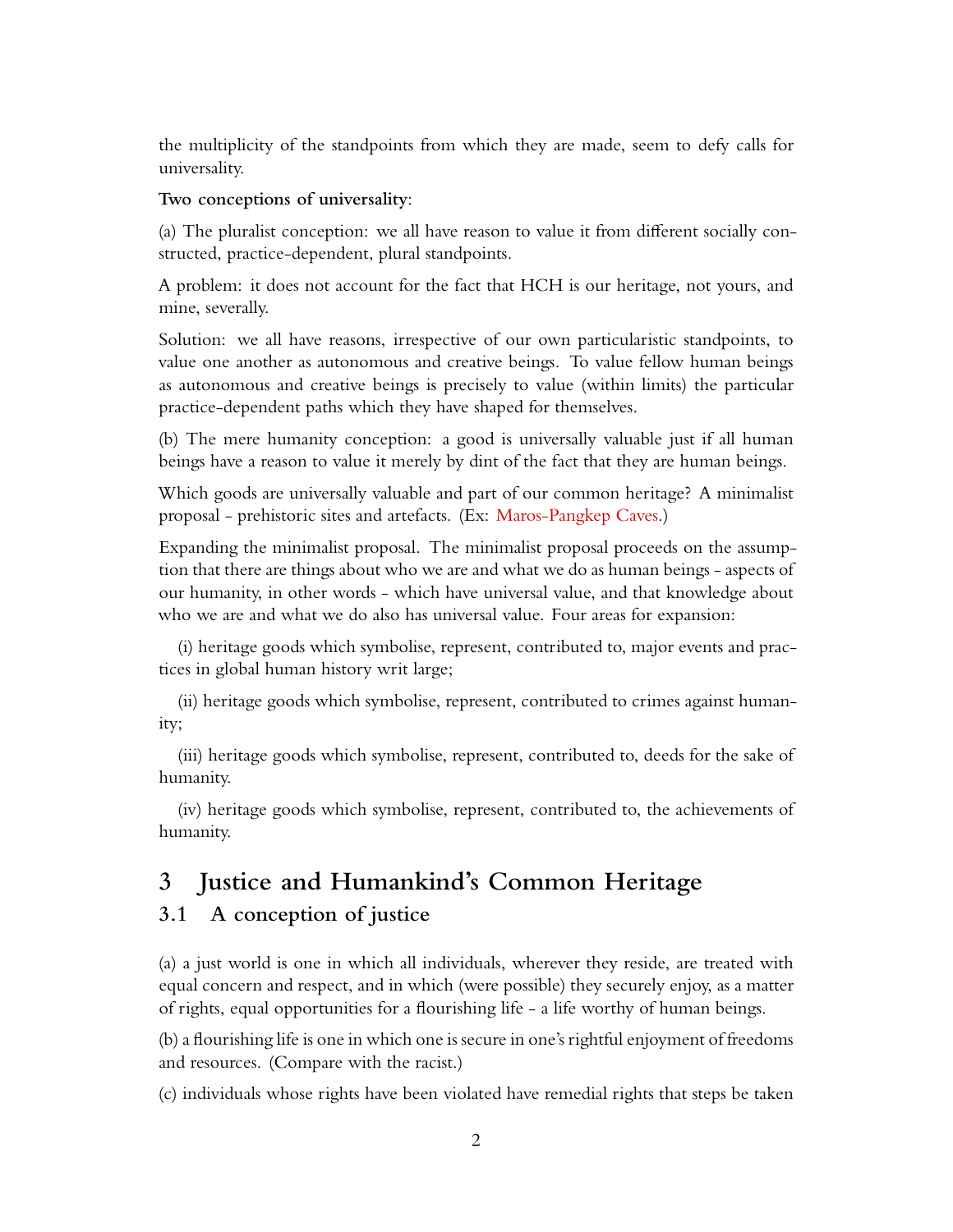to remedy, as far as is feasible, the injustice to which they have been subjected, and out of recognition of the fact that they suffered an unjustice in the first instance.

### **3.2 Applying the conception to HCH**

As a matter of justice, all human beings have rights against one another to the freedoms and resources which are necessary to and/or constitutive of a flourishing life. This includes freedoms and resources as pertain to cultural goods. Those goods provide the context within which we lead a flourishing life; but they also are its constitutive elements. To that extent, we owe it to one another not to impede one another's access to, and use and enjoyment of those goods, and more strongly still, to provide one another the means to do so.

We - all of us - would suffer three kinds of injustices, as a result of a failure to protect, or as a result of the destruction, of HCH specifically:

(a) A central feature of a flourishing life: the ability to use one's senses and imagination, to experience admiration, awe, wonder. Cultural goods have universal value (on the mere humanity conception thereof) by dint of their outstanding beauty: they can be admired by all of us, more strongly still inspire awe and wonder in all of us, irrespective of our respective standpoints, precisely because they are outstanding. To deprive fellow human beings of the opportunity to enjoy this central opportunity in this way, without warrant, is unjust.

The point holds of cultural goods in general, and of heritage goods in particular. (Ex: a 1904 recording of a castrato [\(here.](https://archive.org/details/AlessandroMoreschi))

(b) Epistemic injustice: destroying, failing to preserve, and hiding information about, some of those universally valuable heritage goods, as well as their sequestration is an epistemic injustice.

(c) Agential injustice: To the extent that we - as well as those who act on our behalf and for our sake - need to know, at least in broad terms, the most significant phases of our global shared history in order to avoid committing wrongdoings, and to the extent that the preservation of those objects, landmarks and sites help us gain that knowledge, we are victims of a form of injustice if they are allowed to be destroyed or to decay.

**A puzzle: why those goods themselves, as opposed to eg replicas, digital copies, etc?**

**Answer**: understanding, and not merely knowing, matters.

### **3.3 Past and future: to whom are the duties owed?**

(a) To future generations: same needs as ours.